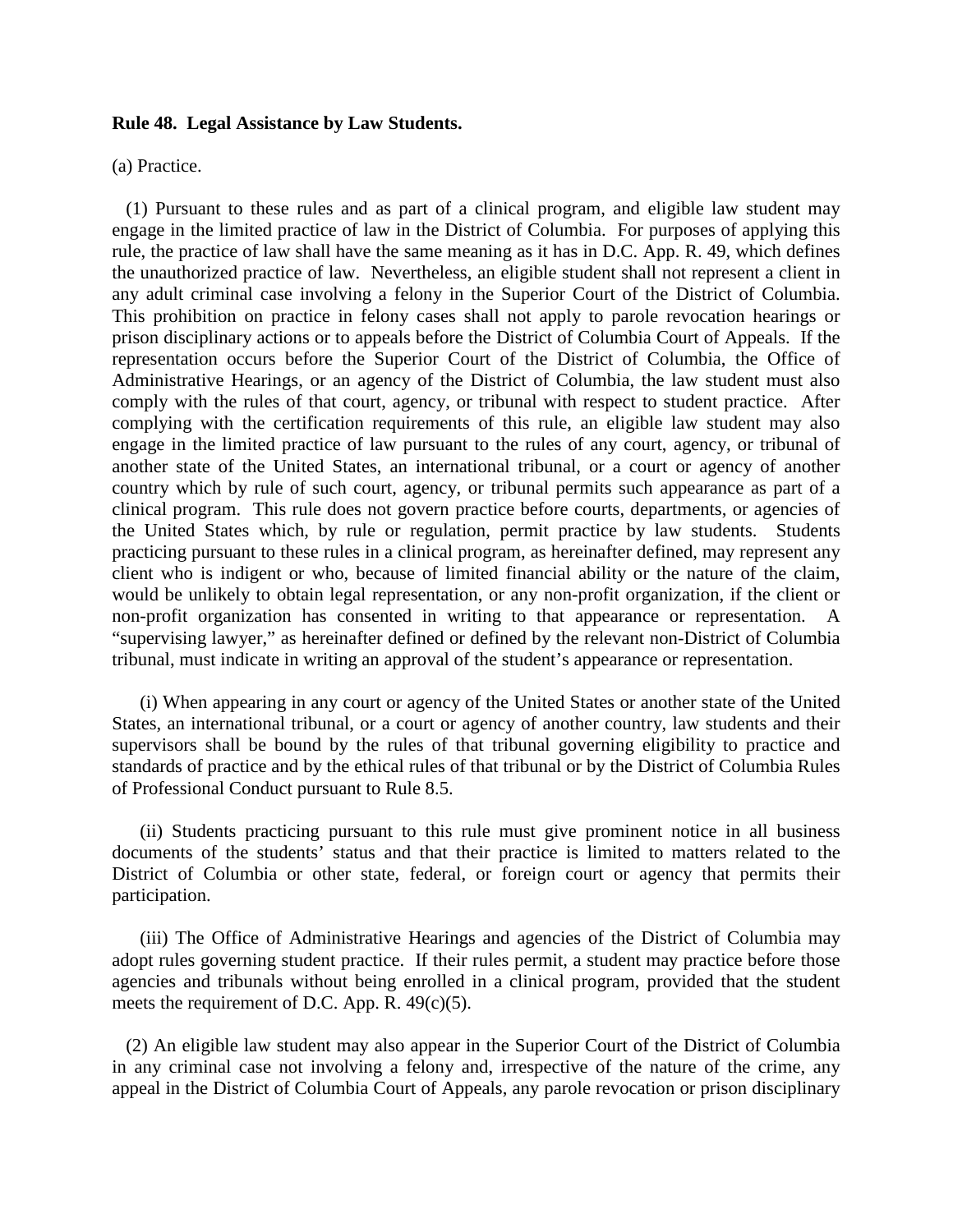action, or civil, family, or juvenile matter on behalf of the United States or the District of Columbia with the written approval of the United States Attorney General for the District of Columbia or their authorized representatives and the "supervising lawyer."

(3) In accordance with D.C. App. R. 49, the "limited practice of law" described in section (a) (1) includes the following so long as the actions are guided b a supervising lawyer as defined by these rules or the rules of the tribunal in which presentation is provided.

(i) Preparing any legal document, including any deeds, mortgages, assignments, discharges, leases, trust instruments or any other instruments intended to affect interests in real or personal property, wills, codicils, instruments intended to affect the disposition of property of decedents' estates, and other instruments intended to affect or secure legal rights;

(ii) Preparing or expressing legal opinions;

(iii) Appearing before any tribunal that permits student practice;

(iv) Preparing any claims, demands or pleadings of any kind, or any written documents containing legal argument or interpretation of law, for filing in any court, administrative agency or other tribunal that permits student practice;

(v) Providing advice or counsel as to how any of the activities described in sub-paragraph (A) through (D) might be done, and whether they were done in accordance with applicable law.

(4) In each case the written consent and approval referred to in (a) (1) and (a) (2) shall be filed in the record of the case. If representation does not entail a court appearance, such consent shall be part of any retainer agreement entered into by the client.

(5) A "clinical program" is a law school program for credit, held under the direction of a faculty member of such law school, in which a law student obtains practical experience in the practice of law or in the operation of the District of Columbia legal system by participating in cases and matters pending before the courts or administrative tribunals, or by otherwise providing legal services to clients with regard to legal issues.

(b) Requirements and Limitations. To be eligible to make an appearance pursuant to this Rule, the law student must:

(1) Be enrolled in a District of Columbia law school approved by the American Bar Association and the Admissions Committee of this court, and be enrolled in a clinical course at such law school. A supervised student need not be so enrolled if that student has satisfactorily completed a clinical course in a District of Columbia law school and is either still in law school or working for the clinic in the summer after graduation and is continuing to represent clients of the clinical program. Notice of an extension to continue practice under this rule must be sent by the Dean to the Committee on Admissions. Such extension may be permitted only once and may remain in effect for six months.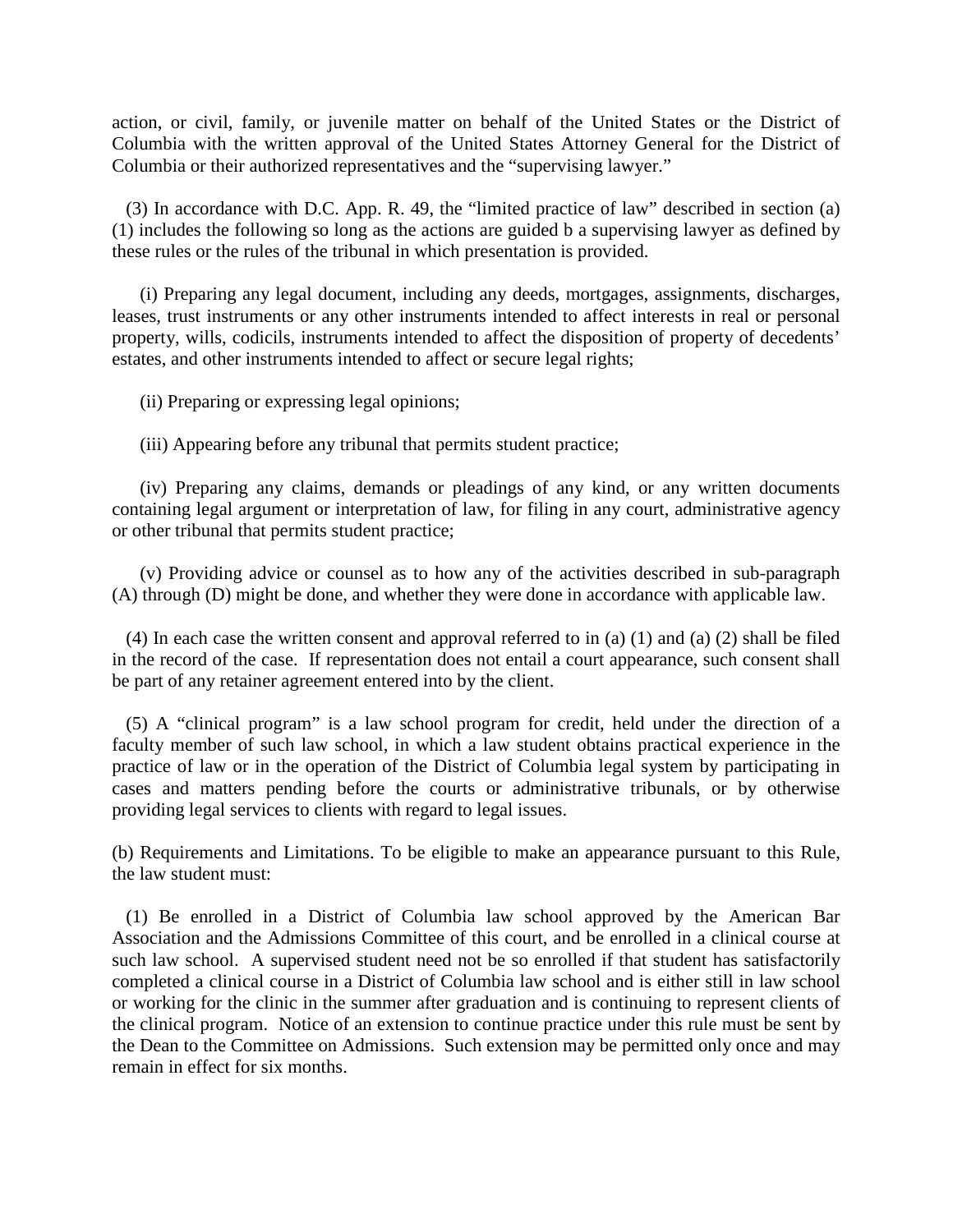(2) Have successfully completed one-third of his or her legal studies. Law schools shall establish appropriate pre- and co-requisite instruction to ensure that students are prepared to provide legal representation to clients.

(3) Be certified by the dean of the law school as being of good character and competent legal ability, and as being adequately trained to engage in the limited practice of law as defined by these rules.

(4) Be registered with the Unauthorized Practice of Law Committee of this Court.

(5) Neither ask for nor receive a fee of any kind for any services provided under this rule from any client. Payment of a student research stipend or other law school based support, or a similar grant to a law student or a recent graduate who continues to work on clinic cases after the completion of the clinical course shall not make that student ineligible to practice under this rule. Nothing in this rule shall prevent law school clinic from receiving court-ordered or statutory fees or court-ordered sanctions related to a case or legal matter.

(6) Certify in writing that the student has read and is familiar with the District of Columbia Student Practice Rule (D.C. App. R. 48), the District of Columbia Unauthorized Practice Rule (D.C. App. R. 49), and the District of Columbia Rules of Professional Conduct.

(c) Certification.

(1) A certification of a student by the law school dean:

(i) Shall be filed with the Committee on Admissions and, unless it is sooner withdrawn, it shall remain in effect until the expiration of one year after it is filed, or until the announcement of the results of the first bar examination given by the Admissions Committee of this Court following the student's graduation, whichever is earlier. The certification may be continued in effect for any student who passes that examination until the student is either admitted by this court or denied admission to the Bar by the Admissions Committee. The certification may also be extended one time for six months if the supervised student has satisfactorily completed a clinical course and is either still in law school or working for the clinic during the summer, and is continuing to represent clients of a clinical program.

(ii) May be withdrawn by the dean at any time by mailing a notice to that effect to the Committee on Admissions. It is not necessary that the notice state the cause for withdrawal.

(iii) May be terminated by this court at any time without notice or hearing and without any showing of cause. Notice of the termination shall be filed with the Committee on Admissions and a copy thereof sent to the law school dean of the particular student.

(iv) Once the certification is delivered to the court, the student shall be registered with the Unauthorized Practice Committee and a Student Bar membership card shall be issued.

(2) A certification of the clinical course by the law school dean: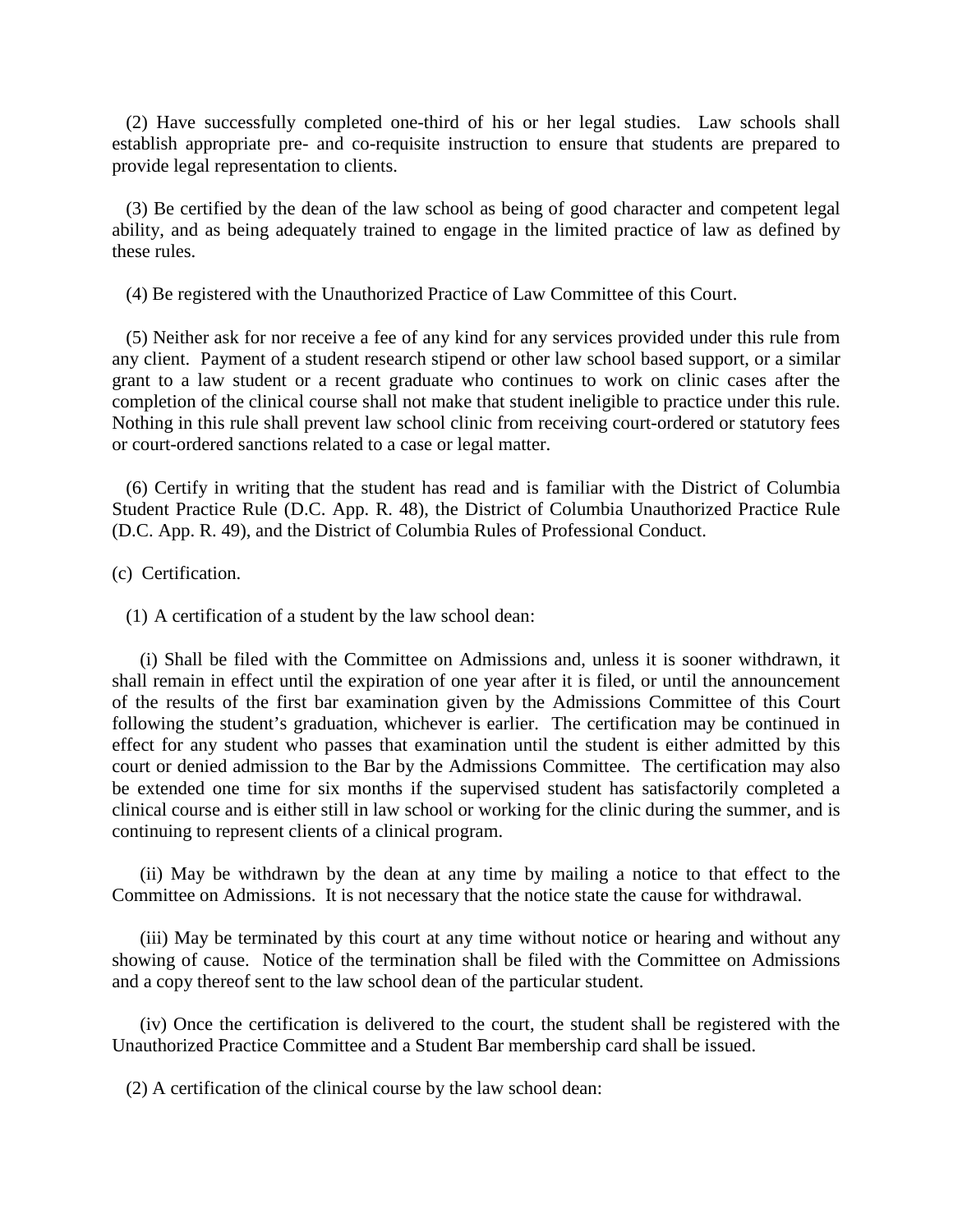(i) Shall accompany the Dean's certification of the student.

(ii) Shall certify that the clinical course and the pre- or co-requisite instruction are designed to provide the student with classroom or individual instruction to ensure that the student knows and understands the substantive, procedural and evidentiary law required to provide competent representation.

(d) Other Activities.

(1) In addition to participating in pending cases and matters as provided in section (a)(1) of this Rule, an eligible student may engage in other activities of the "clinical program" under the general supervision, but outside the physical presence, of the supervising lawyer, including those actions defined herein as the "limited practice of law." with the exception of the following: appearing before a tribunal unless the tribunal consents with respect to a non-contested matter; conducting depositions; engaging in contract closings; and engaging in final settlement agreements.

(2) All pleadings, briefs, and other documents prepared for a case and delivered to any tribunal, opposing or co-counsel, clients, or other persons involved in the matter for which representation is provided pursuant to these rules must be signed by the student and the supervisor.

(3) An eligible law student may participate in oral argument in this Court in the presence of the supervising lawyer in any appeal, including felony and misdemeanor cases, provided that there is filed with the Clerk a written consent from the client to that appearance and the supervising lawyer indicates in writing approval of that appearance.

(e) Supervision. The "supervising lawyer" referred to in this Rule shall:

(1) Be a lawyer whose service as a supervising lawyer for the clinical program is approved by the dean of the law school in which the law student is enrolled.

(2) Assume full responsibility for guiding the student's work in any pending case or matter or other activity in which the student participates and for supervising the quality of that student's work.

(3) Assist the student in preparation of the case or matter, to the extent necessary in the supervising lawyer's professional judgment to insure that the student's participation is effective on behalf of any client represented.

(4) Except as provided below for new and visiting faculty members, be an "active" member of the District of Columbia Bar as set forth in the rules of this court governing the Bar of the District of Columbia.

(i) New Faculty Members.